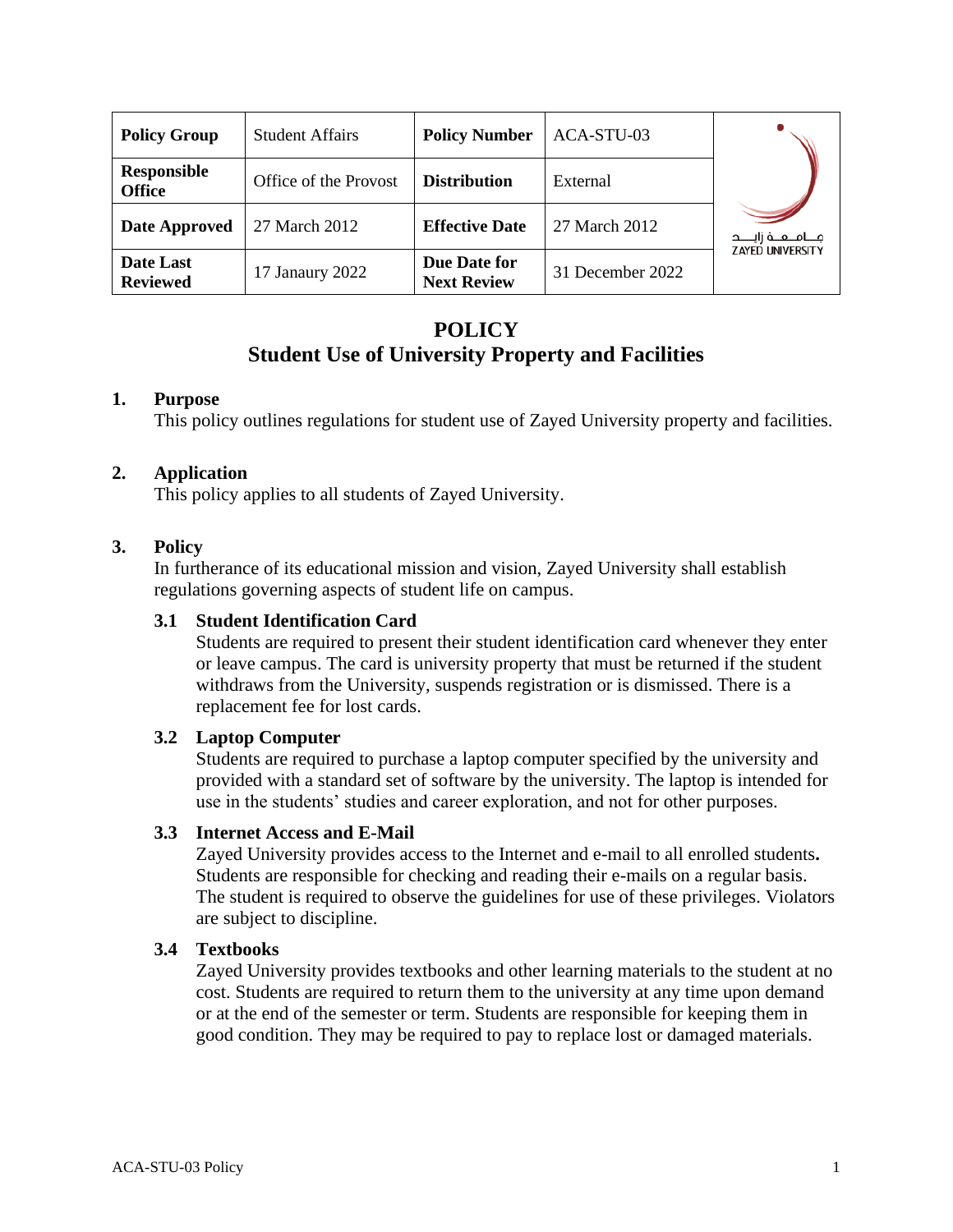## **3.5 Lockers**

The university provides lockers for student use. The locker key must be returned when the student withdraws from the university, suspends registration or graduates. There is a charge if a set of keys is lost.

#### **3.6 Prayer Room**

Students are expected to pray in the prayer room provided by the university and not in classrooms or other instructional or study areas.

#### **3.7 Library**

Students may check out materials by presenting their student identification card. Students are responsible for any materials they borrow. All materials must be returned before semester grades are issued. Students with outstanding fees or overdue materials will not receive grade reports. There is a charge to replace lost or damaged materials. Library hours are posted on each campus.

#### **3.8 Food Service**

The university provides food service on class days, serving breakfast, lunch and snacks. A student may bring lunch to school but may not bring other food without prior permission. All food must be eaten in designated areas and not instructional areas. No one other than the campus food service may sell food on campus, unless they receive prior written approval.

#### **3.9 Bulletin Boards**

The university provides bulletin boards on each campus for the posting of informational notices. Student organizations or individual students wishing to post notices must submit their notices to the Office of Student Life (Abu Dhabi) or the Campus Physical Development and Services Department for prior approval and stamping. Notices may be displayed only on designated bulletin boards for a designated period of time. Notices may not be posted on glass doors or building walls. Unless approved by the college, student organizations may not post notices on college or department bulletin boards. Student organizations violating this policy are subject to the loss of posting privileges.

#### **3.10 Display Areas for Student Projects**

Academic departments are responsible for designating appropriate display areas for student work. Student projects may not be posted on notice boards, glass doors or building walls.

## **3.11 Use of University Facilities**

The use of university facilities by students is restricted to projects and programs officially sponsored by the university.

## **4. Related Policies and Laws**

ACA-STU-01 Student Security ACA-STU-02 Code of Student Conduct

## **5. Administration**

This policy is administered by the Student Affairs Deanship.